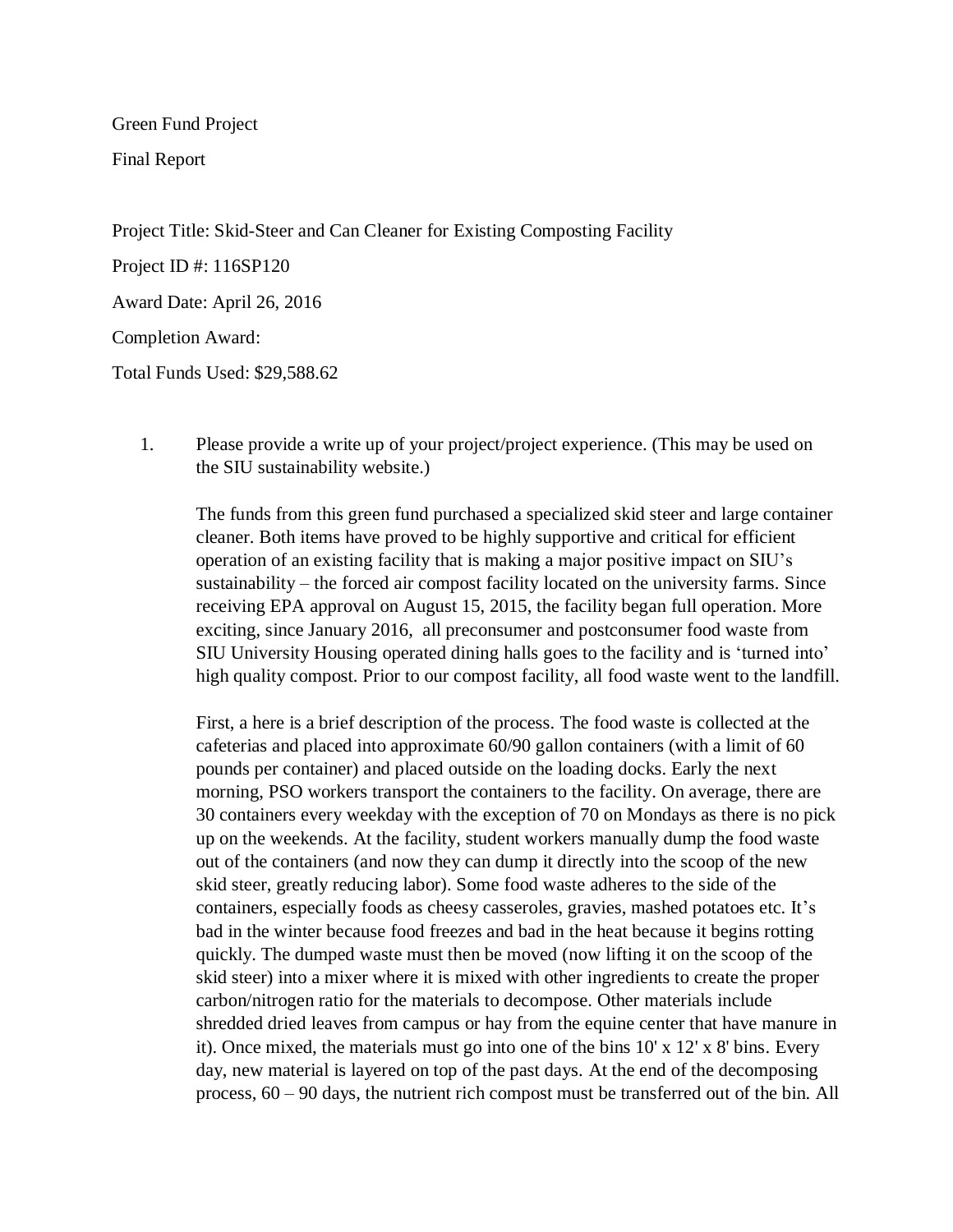phases of this are laborious tasks. This green fund allowed us to purchase those two critical items; a container cleaner and a specific skid-steer. (Prior to this, containers were washed manually after they were returned to housing and a university farm tractor and the bobcat from the Beef and Swine Center were used. This was causing conflicts as it delayed daily work at the farm and put more wear and tear on the equipment plus the equipment was not sufficient).

The container cleaner has been very useful, to date. (Briefly it includes a high powered power washer and a means to hold the container over the sprayer head and a bucket to capture the debris). However, we are refining the operation. Persons involved in the project in University Housing, Physical Plant Service and College of Agricultural Sciences continue to tweak the process. (Currently we believe that we need a different sprayer head on the hose to better clean the containers). So the job is greatly improved but we are striving to make it the best! We also are trying to improve the capture of the debris that comes out of the containers. (Currently we are going to try a new means of screening the debris and allowing liquids to pass through a screen). Keep in mind that we continue to allow no run off outside of the compost facility and all liquids go into a leachate tank. The lechate is used to keep the decomposing material moist plus add beneficial bacteria.

The skid steer (or bobcat which is the brand name) has a longer reach of the 'arm' as compared to the standard ones. The arm reaches to the top of the mixer and to the back of the bin, even when it's full. The skid steer is compact and versatile for the confines of the facility. The 'tracks' versus tires avoids breaking the aeration system. We also purchased two blades, a light duty large capacity for compost materials, and a construction grade one for tough applications as removing snow to allow delivery transportation.

2. Please provide a summary of your results (environmental, social, and/or economic) including quantifiable data as appropriate (ex. # of individuals reached, lbs. diverted from landfill, energy saved, etc.).

The skid steer has saved the students from lifting and double handling approximately 11,400 pounds (weekly) of the food waste through the process of going from container to bin. The skid steer does not damage the pvc lines that are the forced air system with the wide track system. The extended arm allows the new material to be added without having to climb onto the pile in the bin and manually move the material. Also, what was a laborious job of moving the compost material out of the bin is now reasonable and efficient with the use of the skidsteer. It has also relieved the stress of using the farm equipment by having dedicated equipment to do the job that we were having to borrow two or three different pieces to accomplish. The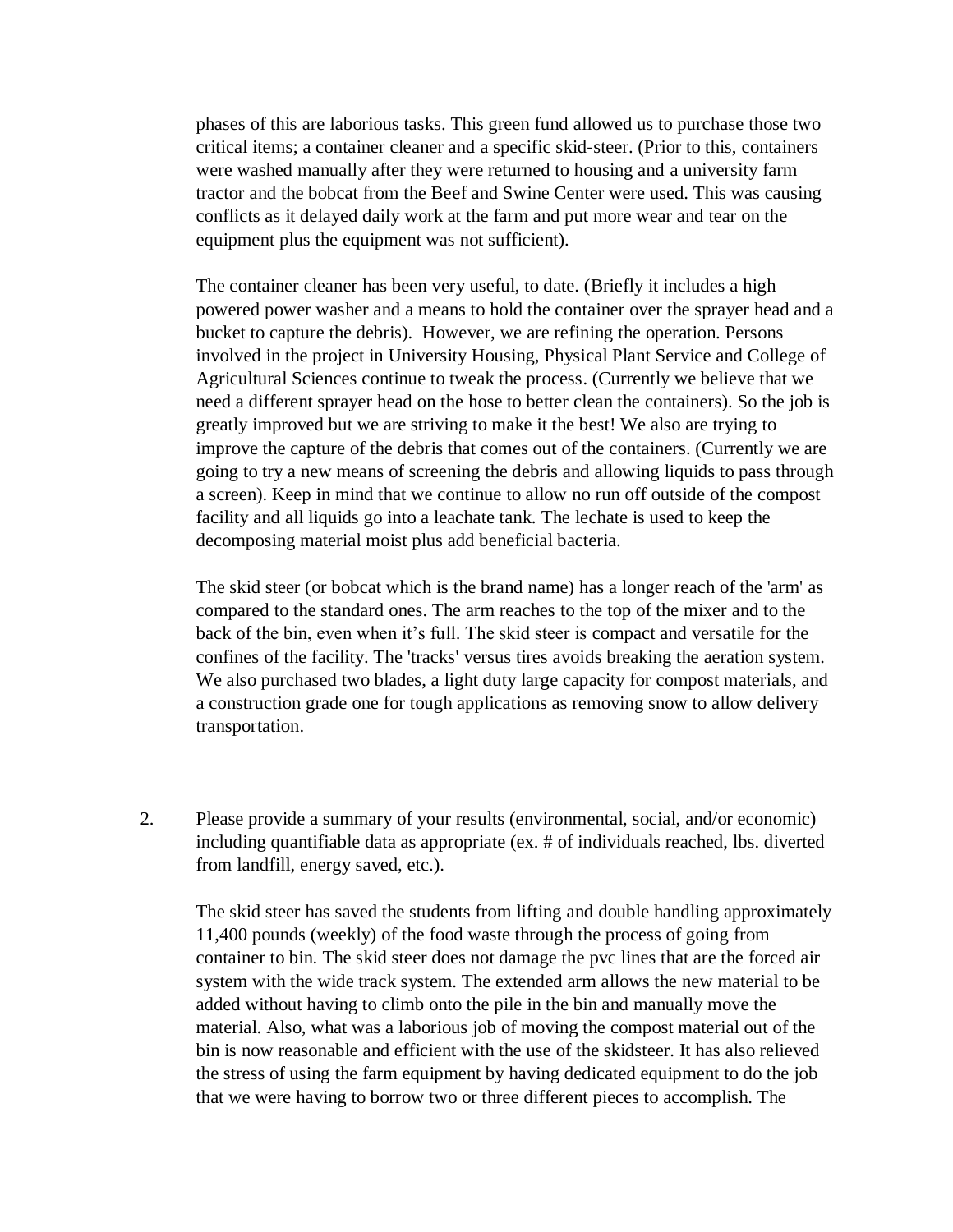container washer has lessened the task of cleaning the containers. This is critical for health and safety. The statistics of the compost facility savings has been provided in other reports, therefore, it's not repeated in this one.

We have utilized some of the compost in the landscaped areas adjacent to the agriculture building with blooming results. Grounds is using two 'loads' and we are adding it to different plots at the Sustainable Farm, Horticulture Research Center and other farm locations. The two loads have reduced the need to purchase topsoil from outside vendors and the need for fertilizer.

3. Summarize how your project promoted the Green Fee/Sustainability on campus including, but not limited to, flyers created, screenshots of website, signage, etc. Please include website links, if applicable.

Video:<https://www.youtube.com/watch?v=m2xaeeNUsu0> (this was shared online and through social media and digital signage) Press release: <http://news.siu.edu/2016/09/092816cjm16148.php> (this was not our release, but I included it in case it wasn't provided elsewhere) Various posters put up in residential areas and commons areas and during events (i.e. watermelon fest) Tours for visiting alumni, new students and other visitors are frequent. Workshops are held at the compost facility when SIU hosts highschool groups as FFA. Photo coverage of open house at compost facility (photo attached) Web content: <https://www.housing.siu.edu/resources/sustainability> (this is long overdue for an update – I'll be happy to make changes if anyone wishes to provide new info)

4. Is there anything you would do differently if you were to do a similar project in the future? If so, please describe.

That is a challenging question as everyone involved in this process is learning from experience. Also, the work load is added to what we are all doing, so it has been difficult giving it the dedicated time as I would like to see. For example, it would be great if we could spend more time studying and evaluating the recipe of the compost. But we are managing and, once we are more efficient in the entire process, we will be the model university of how to best use the forced air compost system.

- 5. Please attach a minimum of 5 digital images –these will be images used to promote interest in sustainability projects on campus. These can be photos of the progress of the project or the completed project.
- 6. Optional: Do you have any suggestions for the SIU Sustainability Council to improve the Green Fund Award Process?